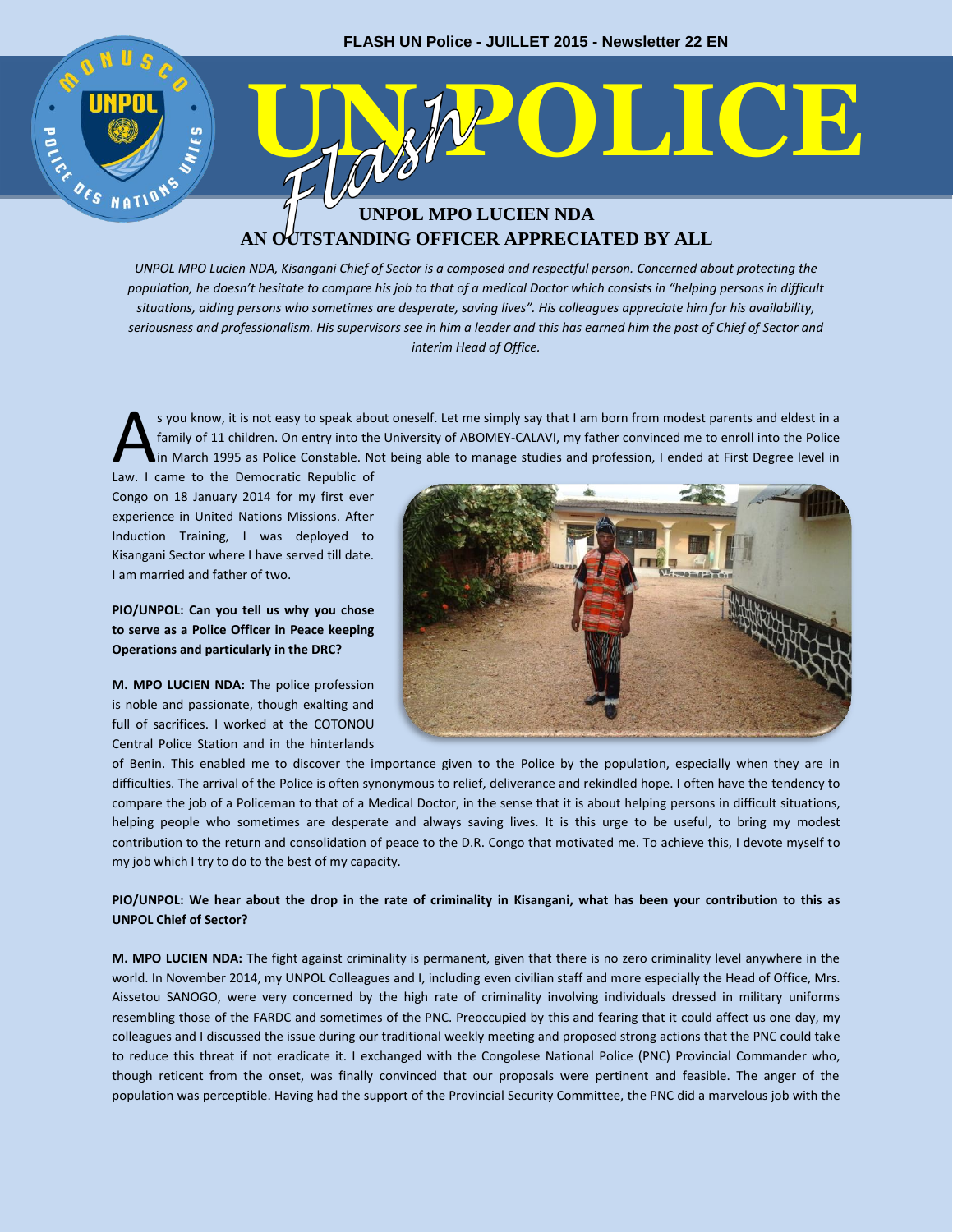support of the FARDC. From 28 cases of assault with the use of fire arms leading to the death of 06 persons in the month of January 2015, three (03) cases were recorded in March 2015. For the months of April and May 2015, no case of assault was recorded. I want to say that this is not my success alone, but that of the dynamic team that I head and that supports me daily. I also attribute this success to the PNC hierarchy with whom I have very excellent working relations. I cannot fail mentioning the various contributions of the Heads of Section and Head of Office.

#### **PIO/UNPOL: Are there things you would have loved to do within the framework of the mandate that are still not implemented?**

**M. MPO LUCIEN NDA:** Yes of course. I must recognize that despite the work accomplished by the Component, much still has to be done. The first is training that the PNC needs to be able to live up to the expectations of the population.

#### **PIO/UNPOL: What has stroke you most in this Mission?**

What has stroked me most in this Mission is diversity. To be welcomed by people who have never met you nor heard about you

before is appealing to the heart. I think this builds confidence, facilitates integration, provides a good working climate and mutual respect. In other words, we enter as a stranger and exit as a member of a big family.

#### **PIO/UNPOL: What was your feeling when the Kisangani Head of Office chose you as her interim?**

**M. MPO LUCIEN NDA:** From 20 to 22 May 2015, I had the honour, in the absence of the Head of Office, to act in her capacity. I must admit that it was a surprise, but given that a Police Officer should expect everything, I immediately reported to my Chain of Command and got their support



and joy. The Police Commissioner, General Pascal CHAMPION wrote to me expressing his pride and readiness to support me. I then took cognizance of the heavy responsibility that I had. But thank God, all went well.

#### **PIO/UNPOL: Any final word?**

**M. MPO LUCIEN NDA:** My final word is that of thanks. As a believer, I have first and foremost to give thanks to God the Almighty for his everyday work. I did not imagine serving in a United Nations Mission one day. I thank UNPOLs DOAMBA Clémence an NDIAYE Talla for welcoming me to Kisangani Sector. They believed in me, encourage and guided me. I thank the Police Commissioner and his Deputy for their clairvoyance and leadership, my immediate supervisors who have always encouraged and guided me each time I needed them. I thank them for this distinction. The Head of Office, SMT members and all the staff that I have met in one way or another, for their contribution. My infinite gratitude goes to my Colleagues of the Sector for their support, encouragements and availability. Without them, I would never have succeeded alone. I exhort them to continue supporting me more than ever before because the way is still long and rough and we owe a duty to deliver. Courage!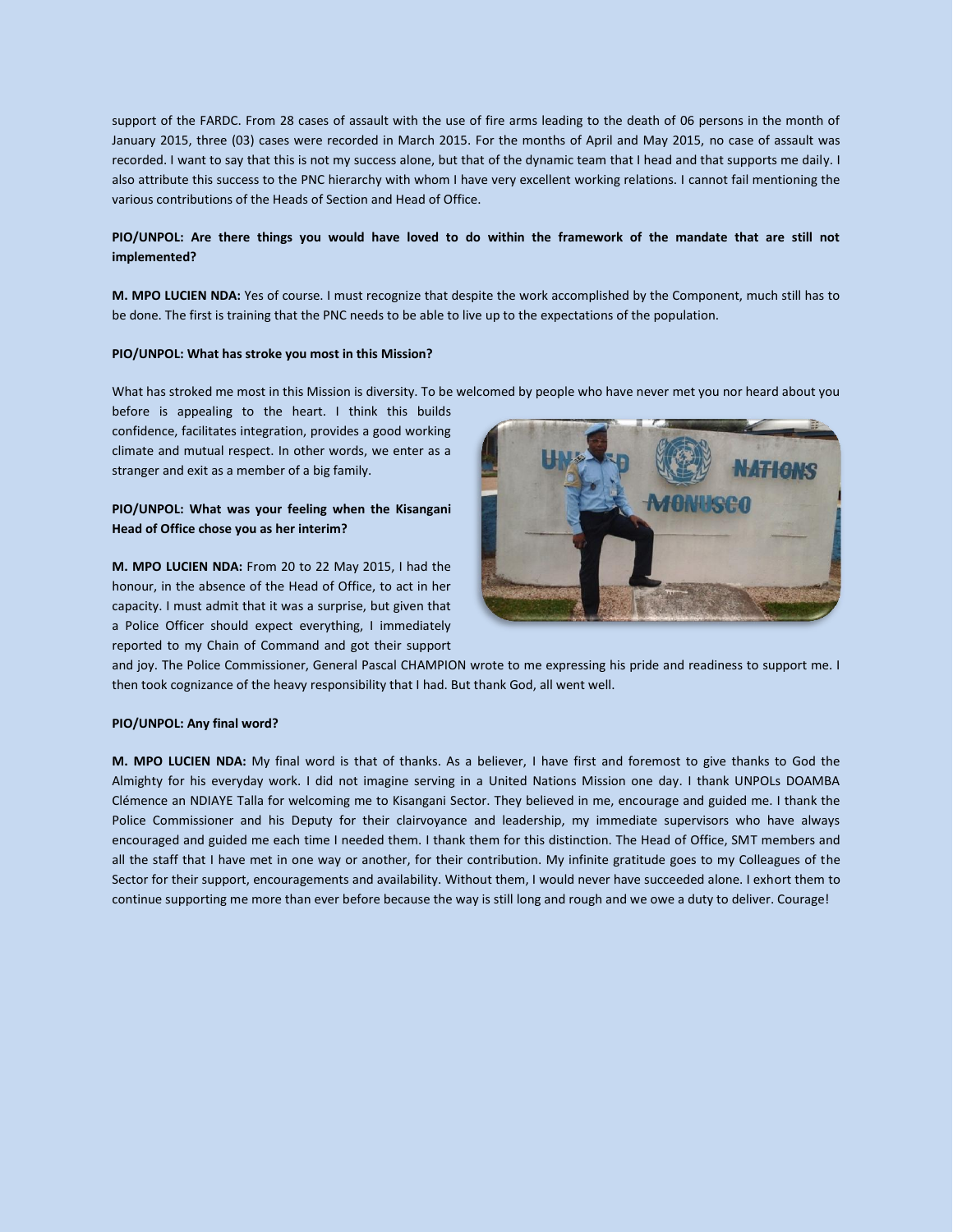# **WHAT OTHERS SAY TO HIM …**

**Tamsir Diouf DIAKHATE, Deputy Chief of Operations:** Effectively, this Officer has impressed the Kisangani Sector that he heads through his seriousness, commitment, professionalism and duty consciousness. During the first semester of this year, he initiated an operational plan whose implementation by the PNC let to a considerable decrease of criminality in Kisangani town which was experiencing a high rate of crime wave that led to demonstrations denouncing the passivity of Defense and Security Forces in the face of this phenomenon.

As a result of his commitment and professionalism, he successfully held the post of Acting Head of Office to the satisfaction of the Component's high command. He is an influential member of the follow-up committee of the BAHUMA Camp in Kisangani where demobilized FDLR and their dependents are lodged while awaiting repatriation to their country of origin.



## **Aissetou Sanogo, MONUSCO Head of Office, Kisangani**

Mr. Lucien MPO, Kisangani Chief of Sector objectively deserves to be designated as UNPOL of the month. I congratulate him for this distinction and encourage him to continue with the same demonstrated professionalism that has earned him this honour.

Socially, Mr. MPO is particularly very humble and attached to the team. He participates in social and

welfare activities. He is respectable and highly respected by other national and international colleagues as well as partners especially PNC Officials who appreciate him a lot.

Professionally, Mr. Mpo participates actively in activities at Senior Management Team level and the MONUSCO Office. He collaborates and coordinates easily with other sections and strictly respects deadlines. I am always the first to get security information thanks to UNPOL. His openness let me to place my confidence in him and this enabled me to surmount major challenges. He shows the willingness to learn from others and calmly accepts criticism.

He is a leader whose vision is shared by his team. I have not had knowledge of any trouble within his Team. He always consults me on sensitive issues relating to our mandate to ensure coherence in the execution of missions.

As Head of Office, I am fortunate to have Mr. Mpo Lucien as UNPOL Kisangani Sector Commander, Adviser and direct collaborator.

#### **Mamadou DIENG, United Nations Joint Human Rights Office**

I can say with confidence that the Kisangani Chief of Sector is very open in terms of collaboration with the United Nations Joint Human Rights Office. Through him, UNPOL has participated in several joint missions notably within the framework of sensitization on sexual violence in our Area of Responsibility. He also supports us in the follow-up of Human Rights violations involving PNC Officers. This makes him a committed actor in the fight against impunity for authors of Human Rights violations.

**Blanchard KEPIASILA, Civil Affairs Officer:** The Chief of Sector, Mpo Lucien NDA is a colleague who is always available, attached to team work and ensures efficient supervision of his staff. I had an excellent impression of him during our two last training and refresher courses for investigators at Buta from 15 to 20 June 2015 and at Banalia from 22 to 27 June of same month. He